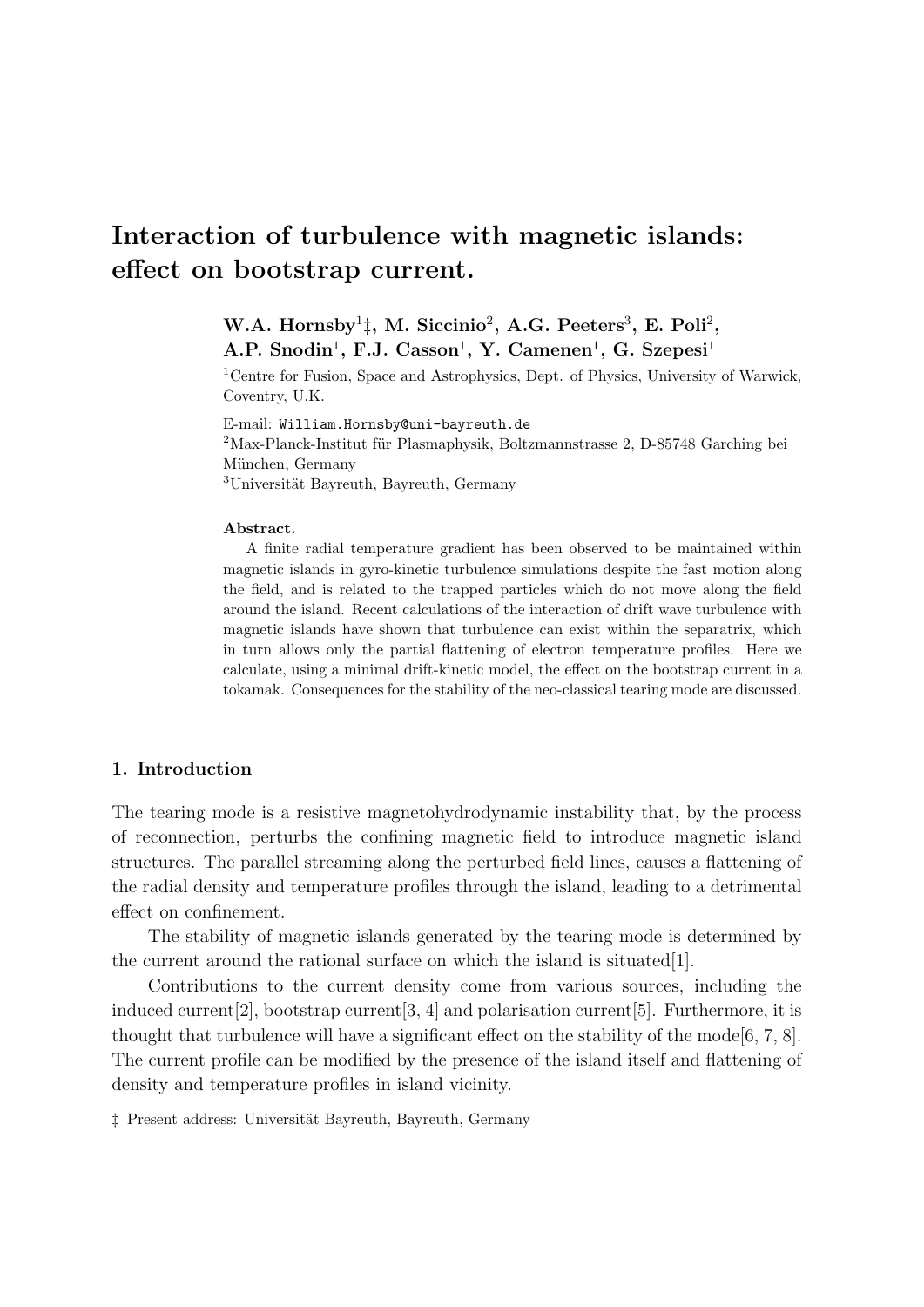In this paper we will concentrate on the bootstrap current drive to the tearing mode. This leads to a modification of the Tearing Mode, known as the Neoclassical Tearing Mode (NTM)[3, 4].

The bootstrap current is produced by the plasma itself and flows in the direction of the magnetic field lines. Background density and temperature gradients create an asymmetry in the trapped population which is transferred on to the passing population by their collisional interaction. It is this asymmetry, and a further asymmetry between the electrons and ions due to their charge, which forms the bootstrap current[9]. A simple model for the bootstrap current is to state that it is directly proportional to the radial pressure gradient.

The presence of a magnetic island helps to flatten the radial pressure profiles as it acts as a short circuit between flux surfaces. This effect removes the drive for the bootstrap current within the island[10]. It is this perturbation in the bootstrap current, caused by the island itself, that can drive the tearing mode unstable and cause the island to grow. This growth can have a catastrophic effect on the confinement as the radial component of the magnetic field that the island introduces can greatly enhance the radial heat and particle flow.

Previous work using gyro-kinetic simulations has found that the temperature gradients through the island O-points are further modified by the action of drift-wave turbulence around and within the island[11, 12, 14, 13]. These calculations, however, did not allow the direct calculation of the bootstrap current to determine its full effect. To address this point, presented here is a model problem in one spatial and velocity coordinate, that contains all the necessary physics ingredients to enable the calculation of the effect of turbulence on the bootstrap current, and thus allows us to further comment on the stability of the NTM.

This paper is organised as follows. The first section (Section 2) will summarise the results of three-dimensional nonlinear gyro-kinetic simulations of turbulence in and around coherent magnetic island structures. In the second part (Sections 3 and 4) we will outline a simple 1D-1V model used to calculate the effect of turbulence on the temperature profiles, and in turn, the bootstrap current profile through the island.

### 2. Effect of Magnetic islands on drift-wave turbulence.

Recent advances in computational power have enabled the first truly multi-scale selfconsistent simulations of turbulence to be performed[12, 14, 15]. Gyro-kinetic and fluid simulations [16, 17, 18, 13, 19] of the influence of large magnetic islands on driftwave instabilities and micro-scale turbulence have uncovered new physics. Furthermore recent analytic work has provided fresh insights into the multi-scale interaction of microinstabilities and large scale magnetic islands[20, 8, 21].

The presence of a magnetic island flattens the pressure profiles through the island , which in turn removes the drive for the turbulence. As such electrostatic turbulence is mainly suppressed within the the island. Furthermore the presence of the island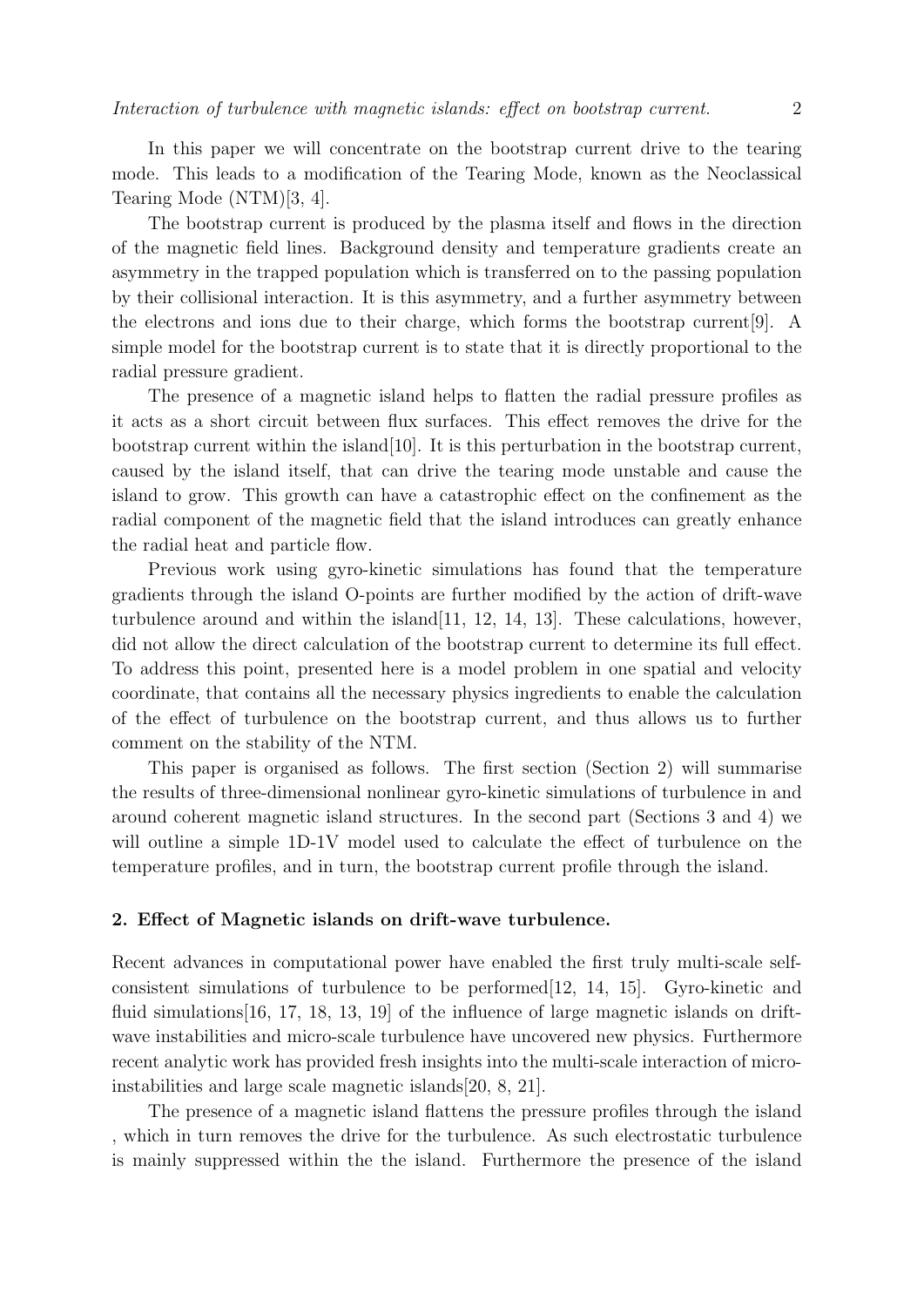

**Figure 1.** Normalized electrostatic potential  $(\phi_N = e\phi/T\rho_*, w/\rho_i = 24)$  in the plane perpendicular to the magnetic field (outboard midplane). Black lines represent the perturbed flux surfaces calculated from the total vector potential. The presence of the island embedded in the turbulence not only generates flows around the island structure. It is also seen that turbulence, which is not driven within the island, can enter the island via spreading.

modifies the generation of zonal flows, generated by the turbulence. These flows now move around the island and help advect heat radially. A further flow around the island can be generated by a nonlinearly driven potential vortex that forms within the island depending on the scale separation between the island mode and the turbulent modes. The combined effect of these flows is that the presence of a large magnetic island is detrimental to the heat confinement of a Tokamak.

The work of Ref.[12] has revealed that the radial electron temperature gradient is resilient to the presence of the island. Closer inspection of the particle dynamics shows that the trapped and passing electron populations have differing responses. The exact form of the temperature profiles through a magnetic island is determined through the competition between the transport parallel and perpendicular to the perturbed field lines[22]. This is encapsulated for the passing particles by the heat equation,  $\chi_{\parallel} \nabla_{\parallel}^2 T + \chi_{\perp} \nabla_{\perp}^2 T = 0$ . Where  $\chi_{\parallel}$  and  $\chi_{\perp}$  are the heat conduction coefficients parallel and perpendicular to the perturbed field lines respectively, and are assumed to be time and spatially constant. This equation neglects the effect of trapped particles, furthermore it assumes that there are no sources of sinks of heat in the vicinity of the island. The perpendicular transport in the heat equation is widely acknowledged to be due to gyroradius scale turbulence.

Here we perform a comparison of the transport time-scales. The parallel transport time-scale is determined by the time taken for a particle to traverse the island by motion along the field line. Consider an island based around a resonant surface  $q = m/n$  where m and n are the mode numbers poloidally and toroidally respectively. The timescales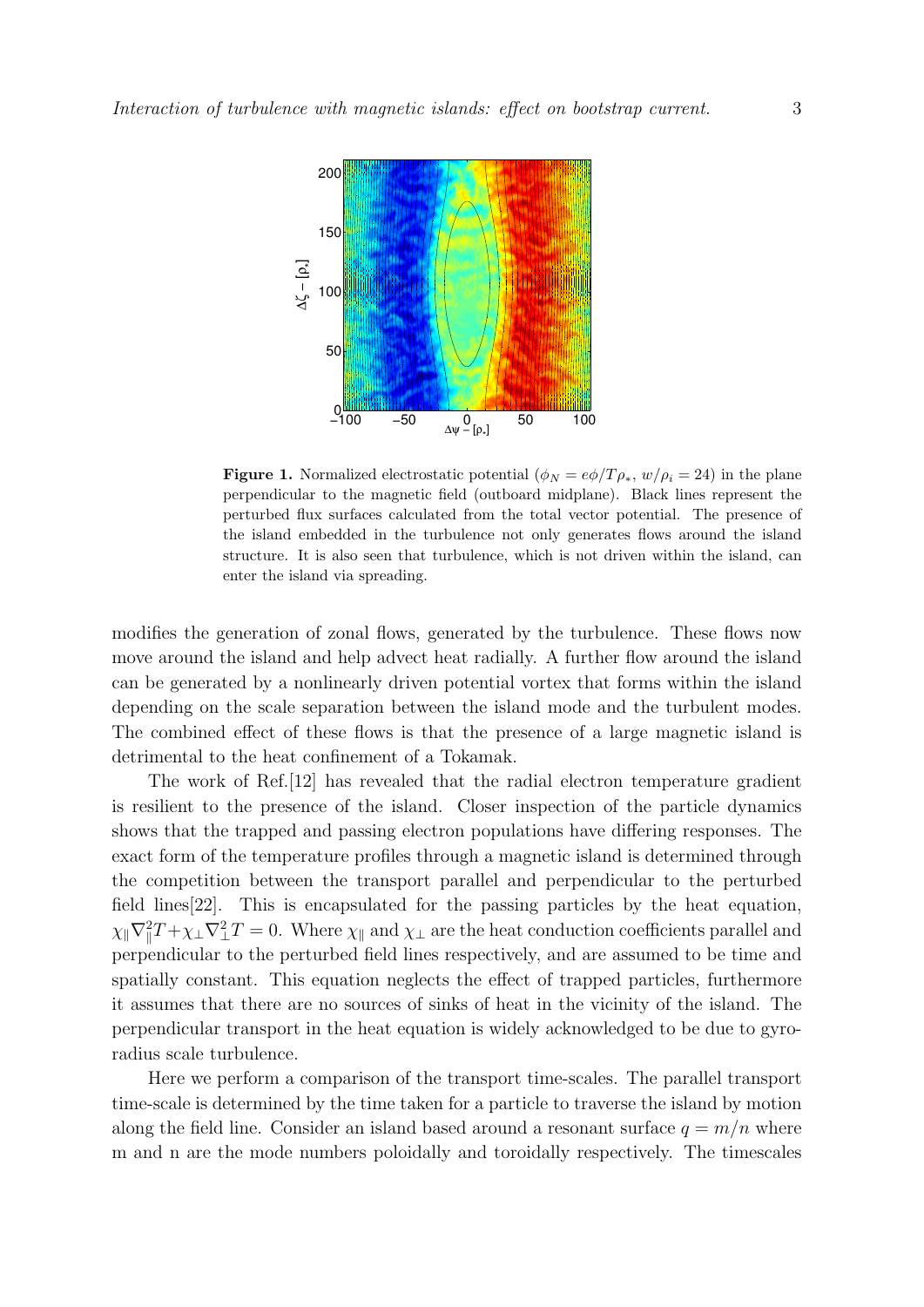Interaction of turbulence with magnetic islands: effect on bootstrap current. 4

for a particle to traverse the field around the island  $(\tau_{s\parallel},$  species denoted by letter s) by assuming that transport is advective and the field line has a length

$$
L_{\parallel} = \frac{4\pi qR}{mw\hat{s}}.\tag{1}
$$

can be estimated to be

$$
\frac{\tau_{s\parallel}v_{thi}}{R} = \sqrt{\frac{T_{i}m_{s}}{T_{s}m_{i}}}\frac{4\pi q}{(k_{\theta}^{I}\rho)\hat{s}(w/\rho)}.
$$
\n(2)

where  $k_{\theta}^{I}$  is the wavenumber of the island mode.  $\hat{s}$  is the magnetic shear and q (q=m/n) is the safety factor and R is the major radius of the torus.

The timescale for perpendicular transport across the island  $\tau_{s\perp}$  is assumed to be diffusive with the length scale of the island half width, w,

$$
\frac{\tau_{s\perp}v_{thi}}{R} = \frac{1}{2\chi_s^N} \left(\frac{w}{\rho_i}\right)^2\tag{3}
$$

where  $\chi_s^N$  is the relevant transport coefficient in gyro-Bohm units  $(\chi_s = \chi_s^N \rho_i^2 v_{thi}/R)$ , R is the major radius and  $v_{thi}$  being the ion thermal velocity.

For the parameters used in the simulation shown, the mode wavenumber is  $(k_{\theta}^{I} \rho_{i} = 0.025)$ , the parallel ion transport timescale is  $\tau_{i\parallel} \approx 196$ , the electron parallel transport time scale is  $\tau_{e\parallel} \approx 3.3$ , while the perpendicular timescales for the ions and electrons are  $\tau_{i\perp} \approx 40$ , and  $\tau_{e\perp} = 80$  (times are given in of  $R/v_{thi}$ ) respectively. The normalised density and temperature length scales are  $R/L_{ne} = R/L_{ni} = 2.2$  and  $R/L_{Te} = R/L_{Ti} = 6.9$ . From the comparison of the timescales one would expect a moderate flattening for the ions (quantified by the ratio  $\tau_{\perp}/\tau_{\parallel} = 5.0$ ) and a complete flattening of the electron temperature profile ( $\tau_{\perp}/\tau_{\parallel} = 24.2$ ).

It is generally accepted that the fast transport along the magnetic field flattens the radial pressure gradient in the island, provided the perpendicular transport across the island is negligible against the parallel motion around the island [22] as encapsulated by the heat equation. For the timescales of our simulation we have previously estimated the electrons to have a zero temperature gradient inside the island due to their very rapid motion along the field line. The simulations, however, do not reproduce this effect as a finite electron temperature gradient is observed (See Fig. 2).

This observation has important consequences for the NTM. It is the gradient in the trapped population that is responsible for the bootstrap current (see Ref. [9] and the references cited therein). The rest of this paper will concern a minimal model of the electron dynamics around an island, to single out how the turbulence around the island affects the generation of the bootstrap current.

## 3. Numerical model

The essential ingredients to our minimal model are; the flattening of the pressure profiles due to the presence of the magnetic island, taking into account the different dynamics of the passing and trapped populations. We assume that the parallel transport time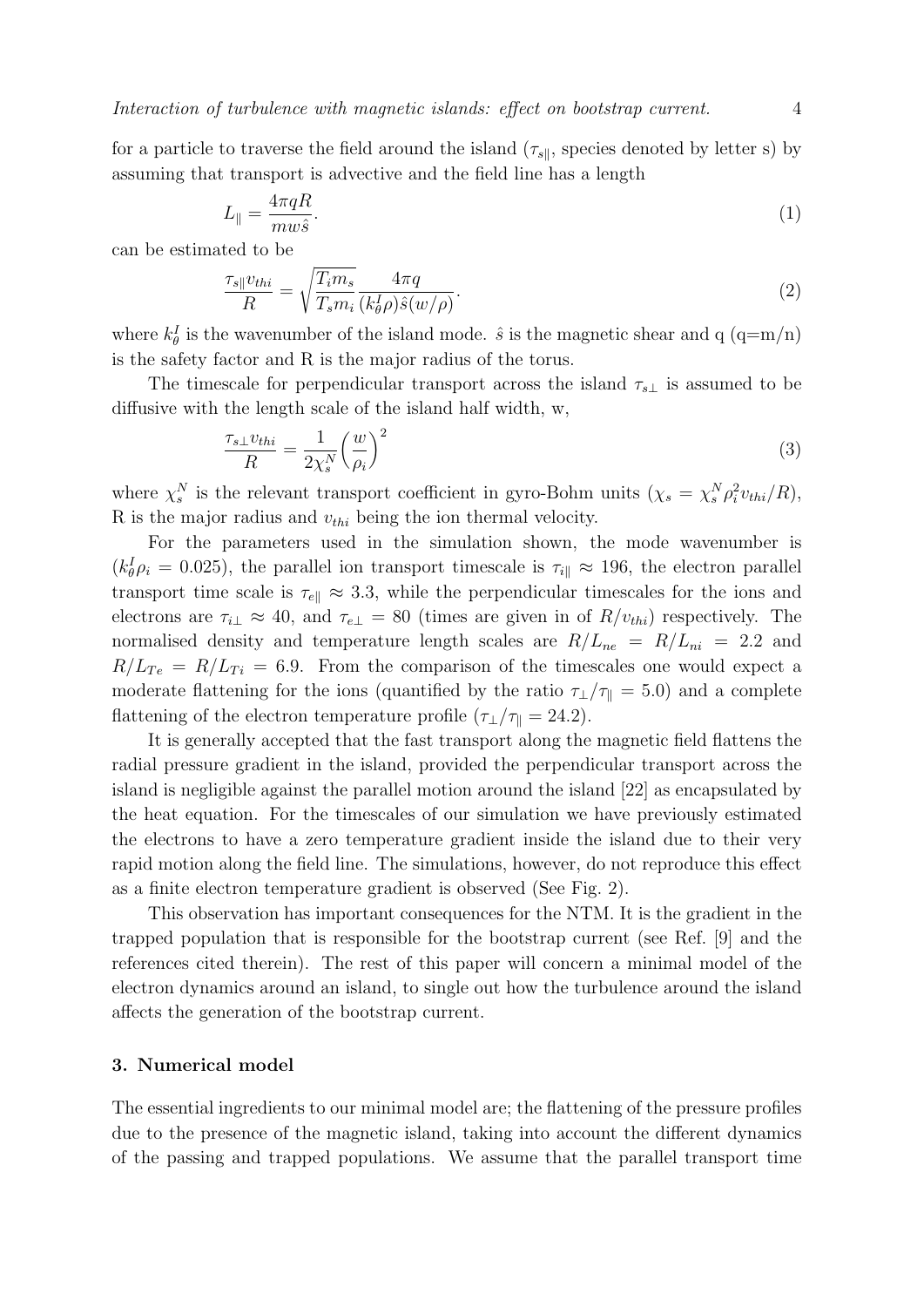

Figure 2. Top panel shows the radial electron temperature profiles, black: Low field side, gray: High field side. Middle panel shows the corresponding electron temperature gradients, black: Low field side, grey: High field side.. Bottom panel shows the RMS density fluctuation profile showing a decay of the fluctuation strength within the island. Dashed lines represent lines through the X-point in all three panels. (Reproduced with permission from Ref.[12].)

scale is significantly shorter than the perpendicular time scale for the passing particles. Specifically, looking at the limit where the ratio  $\tau_{\perp}/\tau_{\parallel} \to \infty$  allows the study of the effect of the trapped particles only.

The diffusion of particles in velocity space due to collisions and, finally, the spreading and mixing of particles due to the presence of drift wave turbulence.

We consider first the bounce averaged equation for the distribution function  $\langle f \rangle$  for the electrons as derived in [23, 25, 24, 26, 27], where  $\langle f \rangle$  is the perturbed distribution function along a banana trajectory. However since we propose a minimal model, we neglect the terms due to the effect of particle drifts apart from in the trapped population. We also only consider the radial direction at the outboard mid-plane of a Tokamak. So the kinetic equation for the bounce averaged distribution function becomes,

$$
\frac{dg}{dt} = C(g) \tag{4}
$$

Here the operator  $d/dt$  is along a bouncing particle trajectory and  $C(g)$  is the guiding centre collision operator.

The effect of drift-wave turbulence is modelled by a linear spatial diffusion operator,

$$
\frac{d\langle f \rangle}{dt} = D \frac{\partial \langle f \rangle}{\partial x^2} \tag{5}
$$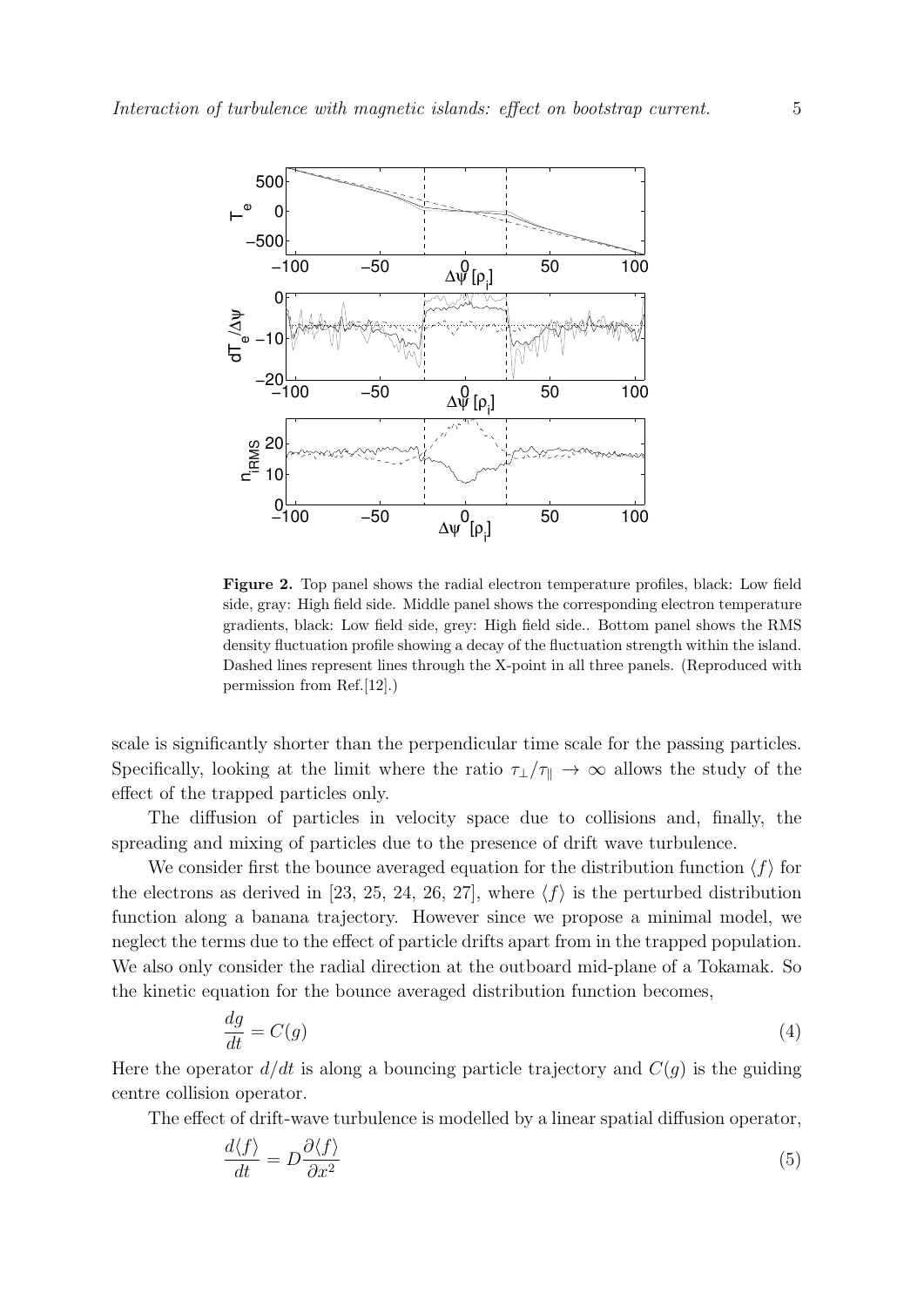

Figure 3. Plot of the temperature profiles as a function of the radial coordinate  $x = r/w$  for various values of the normalised diffusion coefficient  $D<sub>N</sub> = D/w<sup>2</sup> v<sub>ei</sub>$ . As the diffusion due to turbulence increases with relation to the collisionality, the effect on the trapped particle population becomes more pronounced.

The particles are assumed to have a single energy, roughly the thermal energy, and as such the distribution is only a function of the pitch angle  $\lambda = \cos \theta$  (with  $v_{\parallel} = v \cos \theta$ ).

In the equation above the radial coordinate is given by the bounce average of the particle position. This is the bounce point for the trapped particles. For passing particles all drifts will be neglected and the orbit lies inside a flux surface. These assumptions mean that the distribution function on the low field side of a flux surface  $(x)$  is given by,

$$
g(x) = \langle f \rangle + \rho_N \lambda \frac{\partial \langle f \rangle}{\partial x},\tag{6}
$$

for trapped particles, and for passing particles

$$
g(x) = \langle f \rangle,\tag{7}
$$

where

$$
\rho_N = \frac{m_e v}{e B_\theta w} \tag{8}
$$

is the poloidal gyro-radius normalised with the island width. We have assumed  $\rho_N$  to be sufficiently small such that we can use the Taylor expansion in the equation above (in practice we have used  $\rho_N = 0.025$  below).

Consider a single particle energy, and as such the only collisions considered is pitch angle scattering. We evolve g using the Lorentz collision operator

$$
C(g) = \frac{\nu_{ei}}{2} \frac{\partial}{\partial \lambda} \left[ (1 - \lambda^2) \frac{\partial g}{\partial \lambda} \right].
$$
\n(9)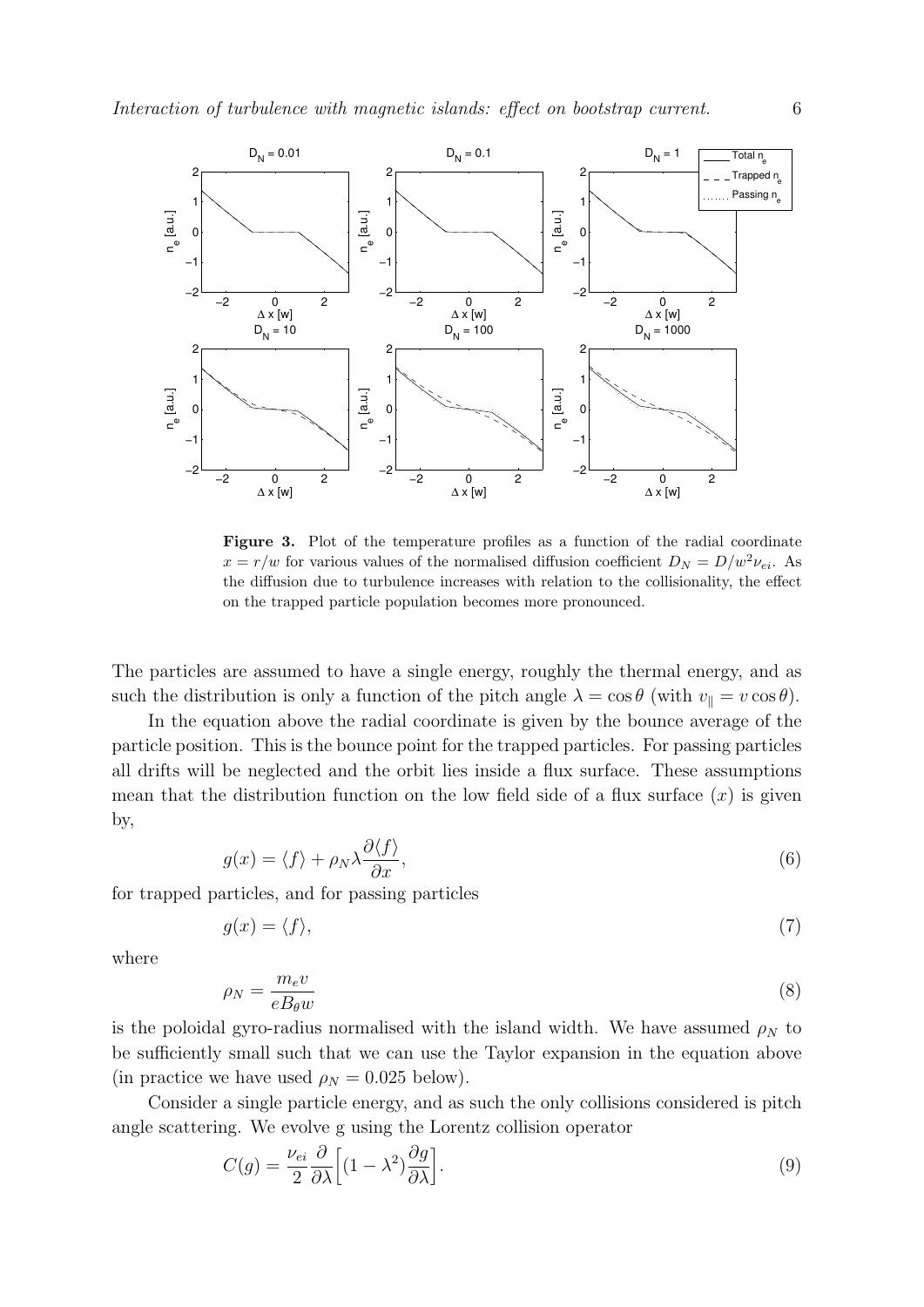Where  $\nu_{ei}$  is the electron-ion collision frequency which is the dominant collisional process.  $\nu_{ei}$  is a function of velocity magnitude, v, only and as such is constant in this model. This collision operator conserves both particle number and energy. Note that this acts on g, the distribution function at the particle orbit, rather than f, the bounce averaged function, and so to enact the collisions a transformation from f to g must occur.

The model described above includes all physics necessary for the description of trapped particle profile evolution through the island O-point and bootstrap current generation.

A finite radial gradient generates an asymmetry in the pitch angle distribution of the trapped particles and the bootstrap current is generated through the action of the collisions.

The island region  $-w < x < w$ , however demands special attention. The model presented is 1D-1V and as such we need to make a modelling assumption to introduce the effect of flattening on the density and temperature profiles due to the parallel transport around the island. The fast parallel transport of electrons along the perturbed field lines is modelled by assuming that transport along the field lines is infinitely fast. Then:

$$
g_{\text{passing}}(-x) = g_{\text{passing}}(x) \tag{10}
$$

within the separatrix of the island  $(-w < x < w)$ . Technically this condition is enforced by averaging the passing distribution after each small time step. The consequence of this assumption is that the gradient in the passing distribution inside the island is always zero, consistent with what is seen for the passing population in the gyro-kinetic simulations.

Here time is normalised with the collision frequency  $\nu_{ei}$  and the radial coordinate is normalised using the island width  $x = (r - r_s)/w$ , where  $r_s$  is the radius of the resonant surface. (The island region is therefore  $[-1,1]$ ). Consequently, the normalised diffusion coefficient is  $D_N = D/w^2 \nu_{ei}$ , which is assumed to be constant.

The equations are solved on the x-domain [-5,5] with boundary conditions  $f = 3$ at  $x = -5$  and  $f = -3$  at  $x = 5$ . These boundary conditions help maintain a density gradient outside the island. While the condition above ensures that the trapped particle profile flattens within the island. A standard conservative second order central differencing is used.

### 4. Results

The results presented here were performed with 128 spatial grid points and 64 points in pitch angle, the trapped particles are represented by 10 velocity space points. The code is run until a steady state solution is maintained.

The distribution function for various values of the normalised diffusion coefficient is shown in Fig. 3. It can be seen that at sufficiently high normalised diffusion coefficient a finite gradient of trapped particles inside the island develops. The passing particle distribution is always flat as dictated by our model.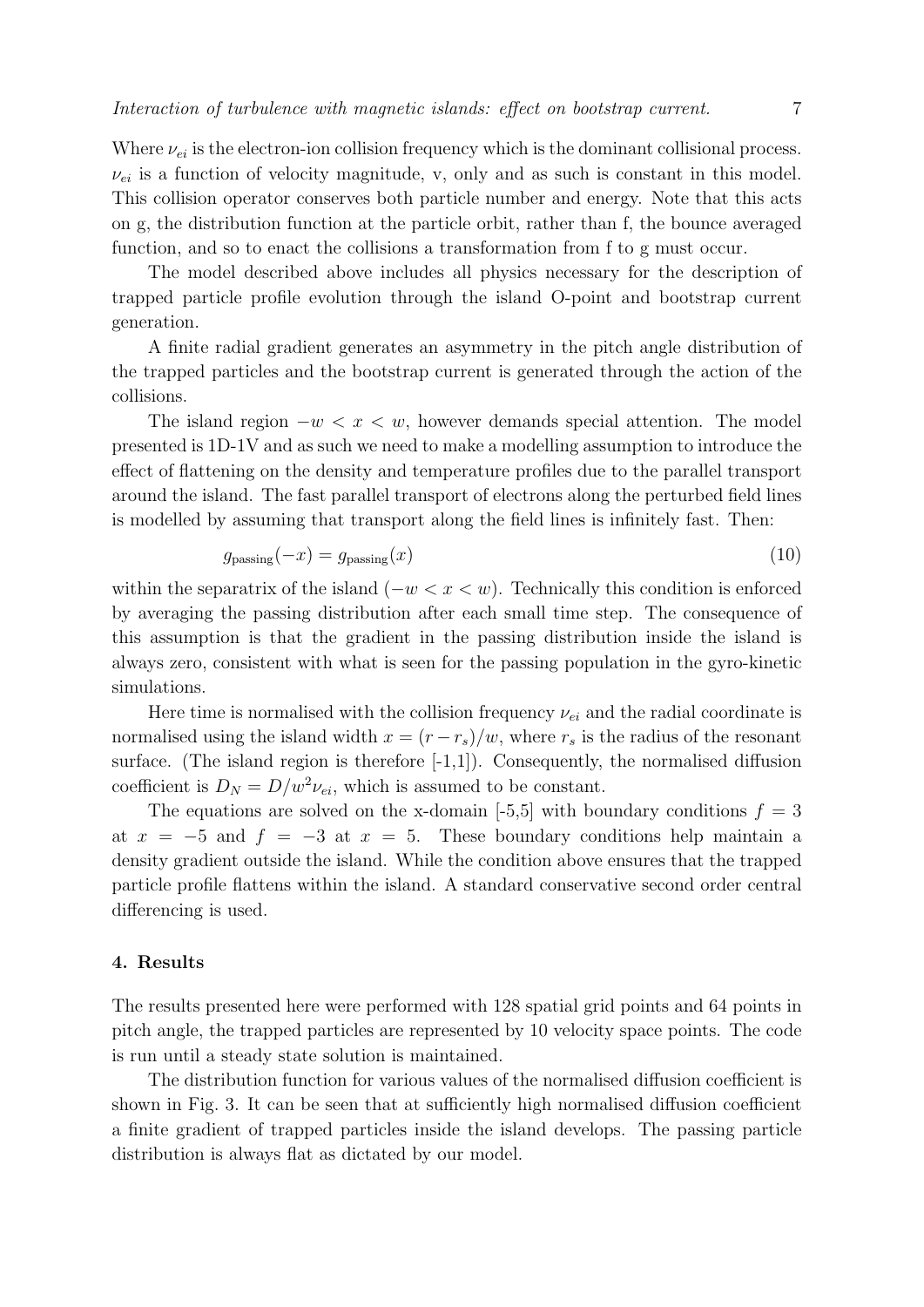This observation reinforces the statements made in the previous work, that the passing particles, which experience the full magnetic field perturbation flatten fully and are unaffected by the local turbulence, while the trapped particles are mixed by the turbulence which helps maintain a gradient in their population.

The gyro-kinetic simulations performed in ref. [12], due to the use of the collisionless approximation, describe the limit  $D \to \infty$ . It can also be seen that at sufficiently small diffusion coefficient the trapped particle distribution becomes flat. It is the collisional coupling to the passing distribution in combination with the long timescales for cross island diffusion that allows for this flattening.

This is in agreement with the statement made in the previous paper which was not directly based on a numerical simulation. With this simple model, this assertion has been verified.

In all of the simulations above the bootstrap current along the magnetic field line can be calculated through the integral

$$
J_{bs} = Q \int d\lambda \,\lambda g(x,\lambda) \tag{11}
$$

Where Q is the charge of the species, which in this case is  $Q = -e$ . This current for various normalised diffusion coefficients is given in Fig. 4. Note that the current outside the island is not entirely constant due to the boundary conditions employed in the simulations. The averaged gradient across the box is pinned by the boundary conditions and a flattening inside the island leads to a steepening of the gradient outside the island and, therefore, a larger bootstrap current. The figure very clearly shows that in the case of small  $D_N$ , where collisions dominate over diffusion, the bootstrap current vanishes in the island. Whereas, in the case of high normalised diffusion coefficient, it remains finite within the separatrix, becoming less and less suppressed as the diffusion due to turbulence is increased.

The simulations using this model confirm the picture which was touched upon in [12], where by turbulence in and around a magnetic island suppresses the perturbation in the bootstrap current. In the weakly collisional case, the regime in which the gyrokinetic simulations were performed, a bootstrap current can remain inside the island which in turn eliminates the drive of the neoclassical tearing mode.

It is the gradient in the trapped population that is responsible for the bootstrap current. With the above observation we infer that the bootstrap current is not reduced inside the island and the drive for the NTM would be diminished in the presented case. While the density, the zero moment of the distribution function, in the passing particle population is flat through the island the collisional interaction with trapped particles helps maintain a gradient in the current, the first odd moment of the distribution function.

The neoclassical tearing mode is often observed to have a threshold behaviour, i.e. the mode only grows when the island size exceeds a threshold width[5]. What follows is an estimate for the critical width due to the turbulence.

De-trapping of electrons and ions, which occurs on a typical time scale  $R\nu_s/r$ ,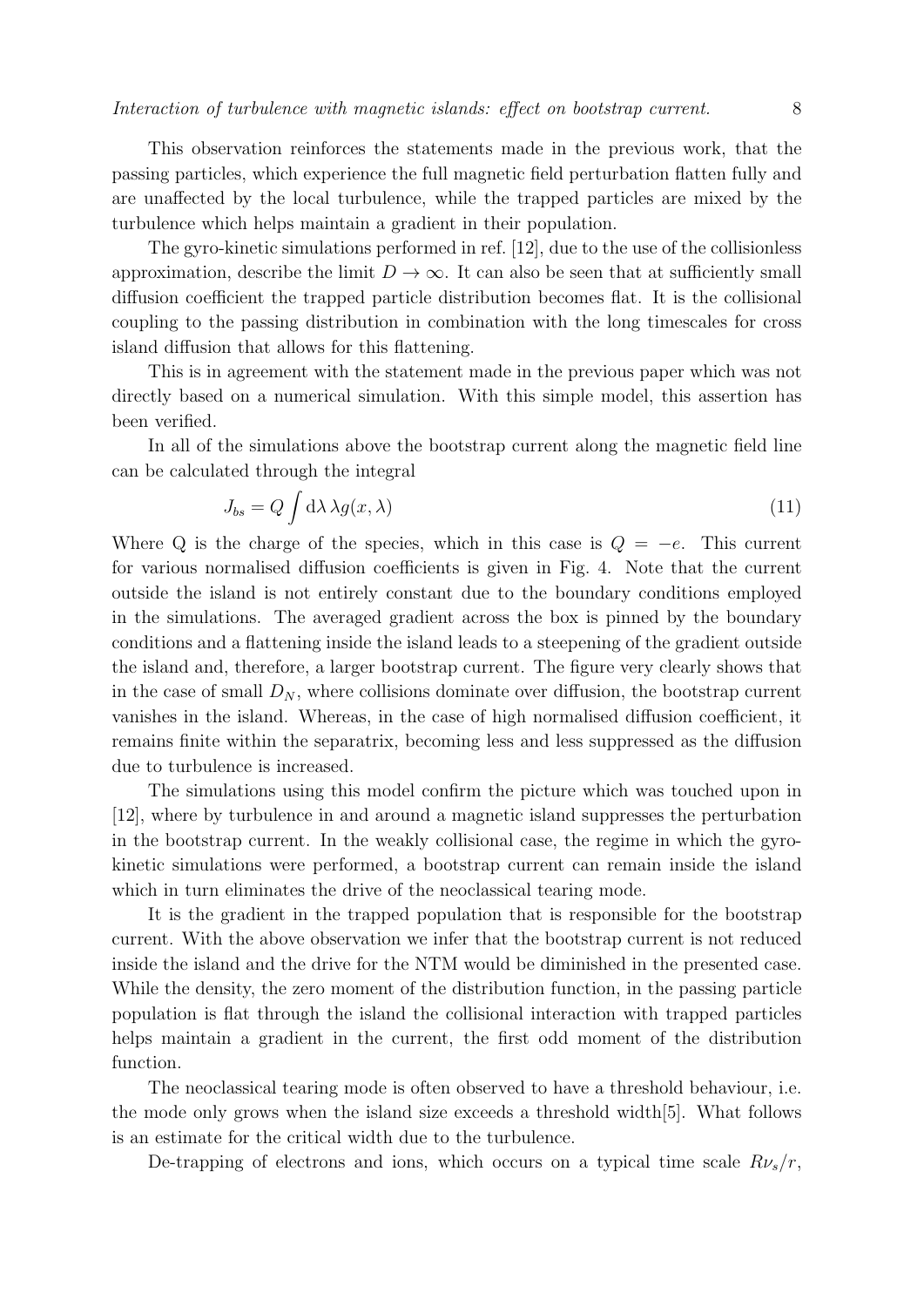

Figure 4. (top) The radial profile of the trapped electron population and (bottom) the bootstrap current profile in arbitrary units. Both are shown as a function of the normalised radius  $x = r/w$  for various values of the normalised diffusion coefficient  $D_N = D/w^2 \nu_{ei}$ . The island separatrix is denoted by the vertical grey line.

where  $\nu_s$  is the collision frequency of species s, will reduce the temperature and density perturbation in the trapped region, provided it occurs on a timescale shorter than the perpendicular transport through the island.

Estimating the diffusion time for turbulence to spread across the island is,

$$
\tau_D = w^2 / 2D_\perp. \tag{12}
$$

while the electron trapping/de-trapping rate is given by:

$$
\tau_T = \epsilon / \nu_{ei}. \tag{13}
$$

Where  $\epsilon = r/R$  is the inverse aspect ration. For the NTM drive to become effective, the timescales of the two processes must be comparable, which results in a critical island width

$$
w_c = \sqrt{2D_{\perp}r/R\nu_{ei}}.\tag{14}
$$

where r and R are the minor and major radii of a Tokamak respectively.

For a large Tokamak, such as ASDEX Upgrade, the following parameters  $D =$  $3m^2/s$ ,  $n_e = 5.10^{19} \text{ m}^{-3}$ , and  $T_e = 3 \text{ keV}$ , are used to estimate the seed island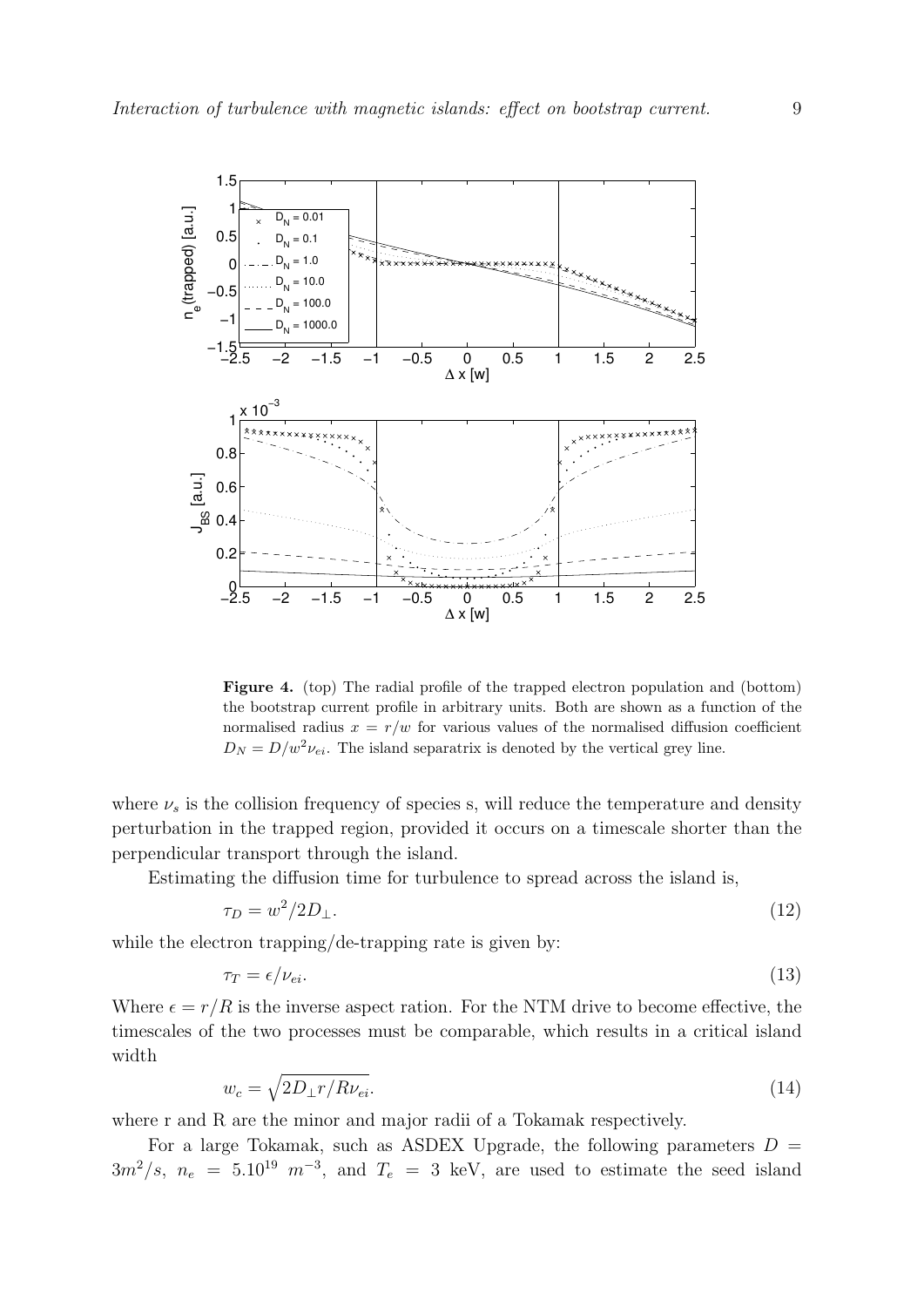width. Used here is the calculated diffusion coefficient due to turbulence from Ref. [12] which, when normalised to gyro-Bohm units is  $D<sub>N</sub> = 30$ . The parameters used in this paper were derived from the cyclone base case[28], a standardised set of parameters for gyro-kinetic turbulence simulations and so may represent particularly strongly driven turbulence. This gives  $w_c \sim 17\rho_i$ , which is ~ 1cm when using a gyro-radius of 2mm. This estimate is comparable to other physical mechanisms which determine the stability of the tearing mode.

## 5. Conclusions

Motivated by previous work on the nonlinear interaction of drift wave turbulence and magnetic islands formed by the growth of the tearing mode using both kinetic and fluid models, which have found that turbulence around and within a magnetic island can help to maintain a radial gradient in the trapped electron population.

It is shown via the use of a simple numerical model based on the drift kinetic equation in one spatial and one velocity space dimension, including the combined effect of turbulence and collisions, that the bootstrap current, which is responsible for the drive in the neoclassical tearing mode (NTM) and is driven by a gradient in the trapped electron population, may not be diminished within the magnetic island. The perturbation of the bootstrap current by the magnetic island is the drive for the NTM, and the consequence of the effect of turbulence and collisions on the trapped population is that the drive for the NTM is diminished.

The fact that the bootstrap current within the island is maintained modifies the threshold behaviour of the Neoclassical tearing mode. An estimate for the critical width of the magnetic island is comparable to those calculated for other contribution to the mode stability. This implies that the NTM may be more stable than previously thought.

### References

- [1] P. H. Rutherford, Phys. Fluids 16 1903 (1973)
- [2] H. P. Furth, J. Killeen and M. N. Rosenbluth, Phys. Fluids, 6 469 (1963)
- [3] R. Carrera, R.D. Hazeltine and M. Kotschenreuther, Phys. Fluids, 29 899, (1986)
- [4] Z. Chang, J. D. Callen, E. D. Fredrickson, R. V. Budny, C. C. Hegna, K. M. McGuire, M. C. Zarnstorff and TFTR group, Phys. Rev. Lett., 74 23 (1995)
- [5] H. R. Wilson, J. W. Connor, R. J. Hastie and C. C. Hegna, Phys. Plasmas, 3 248 (1996)
- [6] A. Smolyakov, P. Diamond, M. Yagi, K. Itoh and S. Itoh, Journ. Phys. Soc. Japan, 76 11 (2007)
- [7] R. Fitzpatrick, and F. L. Waelbroeck, Phys. Plasmas 16 052502 (2009)
- [8] A. Sen, R. Singh, D. Chandra, P. Kaw and D. Raju, Nucl. Fusion 49 115012 (2009)
- [9] A. G. Peeters, Plasma Phys. Control. Fusion 42 B231 (2000)
- [10] E. Poli, A. G. Peeters, A. Bergmann, S. Günter, and S. D. Pinches, Plasma Phys. Control. Fusion 45 71 (2003)
- [11] W. A. Hornsby, A. G. Peeters, E. Poli, M. Siccinio, A. P. Snodin, F. J. Casson, Y. Camenen and G. Szepesi, Europhys. Lett., 91 45001 (2010),
- [12] W. A. Hornsby, A. G. Peeters, A. P. Snodin, F. J. Casson, Y. Camenen, G. Szepesi, M. Siccinio, and E. Poli, Phys. Plasmas 17, 092301 (2010)